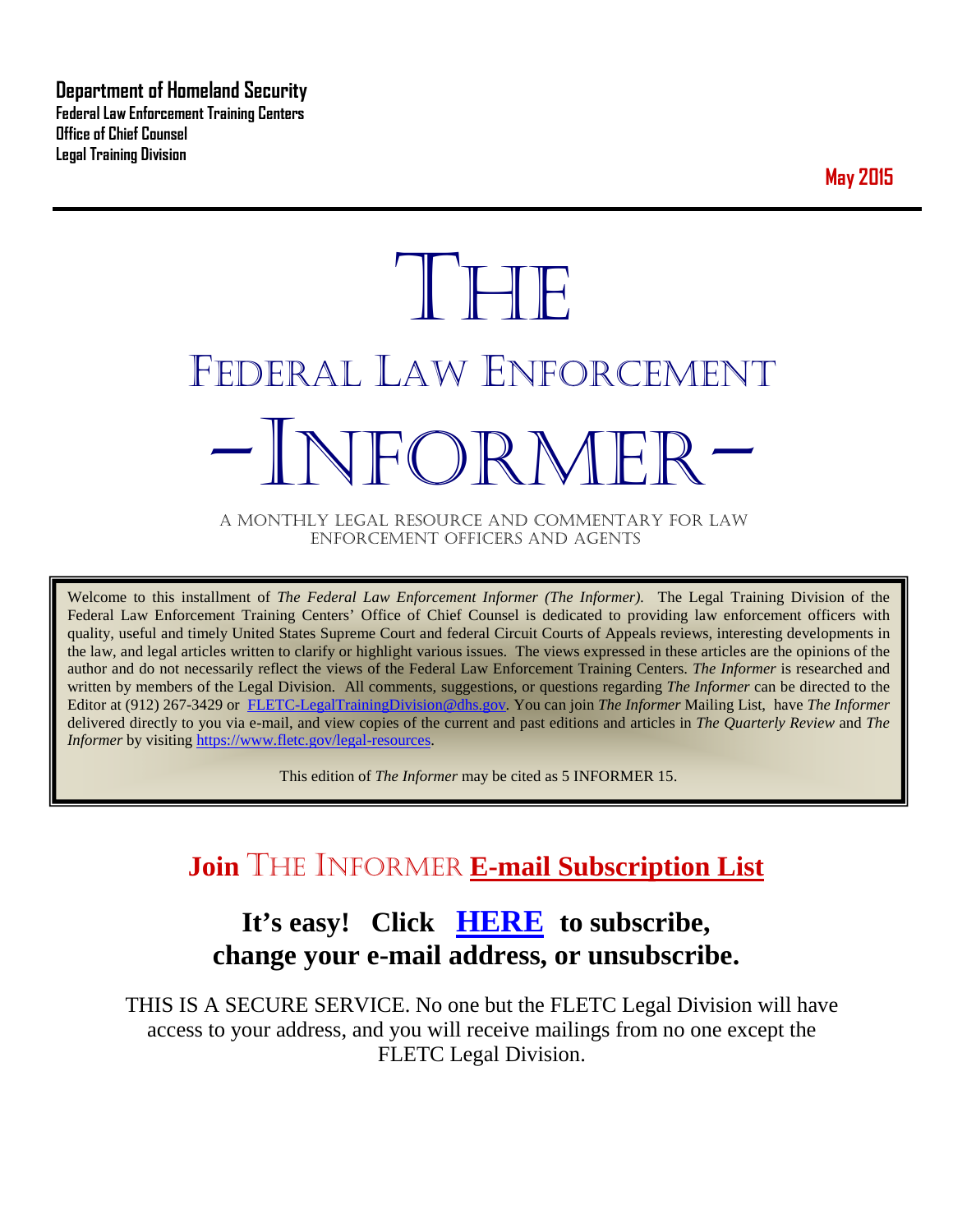# **The Informer – May 2015**

# **Case Summaries**

# **United States Supreme Court**

| <b>Rodriguez v. United States:</b> Whether an officer may extend the duration<br>of an already completed traffic stop without reasonable suspicion or other                                                                                                                                                                                                                                                                                     |
|-------------------------------------------------------------------------------------------------------------------------------------------------------------------------------------------------------------------------------------------------------------------------------------------------------------------------------------------------------------------------------------------------------------------------------------------------|
| <b>Henderson v. United States:</b> Whether 18 U.S.C. $\S922(g)$ prohibits a court from<br>approving a convicted felon's request to transfer his firearms to another person5                                                                                                                                                                                                                                                                     |
| San Francisco v. Sheehan: Whether the Americans with Disabilities Act requires<br>law enforcement officers to provide accommodations to an armed, violent, and<br>mentally ill suspect while attempting to arrest the suspect, and whether it was clearly<br>established that an entry into a residence could be unreasonable under the Fourth<br><i>Amendment</i> because of the anticipated resistance of an armed and violent suspect within |
|                                                                                                                                                                                                                                                                                                                                                                                                                                                 |
| <b>Circuit Courts of Appeals</b>                                                                                                                                                                                                                                                                                                                                                                                                                |
| <b>First Circuit</b>                                                                                                                                                                                                                                                                                                                                                                                                                            |
| United States v. Aviles-Vega: Whether information provided by an anonymous                                                                                                                                                                                                                                                                                                                                                                      |
| <b>Fifth Circuit</b>                                                                                                                                                                                                                                                                                                                                                                                                                            |
| <b>United States v. Alvarado-Zarza:</b> Whether Tex. Transp. Code Ann. $\S$ 545.104(b),                                                                                                                                                                                                                                                                                                                                                         |
| <b>Seventh Circuit</b>                                                                                                                                                                                                                                                                                                                                                                                                                          |
| United States v. Procknow: Whether a hotel's lawful termination of the defendant's<br>occupancy allowed the hotel to give officers lawful consent to enter the defendant's room                                                                                                                                                                                                                                                                 |
| <b>Eighth Circuit</b>                                                                                                                                                                                                                                                                                                                                                                                                                           |
| <b>United States v. Cotton:</b> Whether officers had reasonable suspicion to conduct a                                                                                                                                                                                                                                                                                                                                                          |
| United States v. Thurmond: Whether officers established probable cause to obtain a                                                                                                                                                                                                                                                                                                                                                              |
| <b>Tenth Circuit</b>                                                                                                                                                                                                                                                                                                                                                                                                                            |
| United States v. Paetsch: Whether officers were justified in detaining the defendant,<br>along with 28 other people, when they barricaded an intersection after a bank robbery                                                                                                                                                                                                                                                                  |

without having a particularized suspicion that the defendant had robbed the bank..................**[10](#page-9-2)**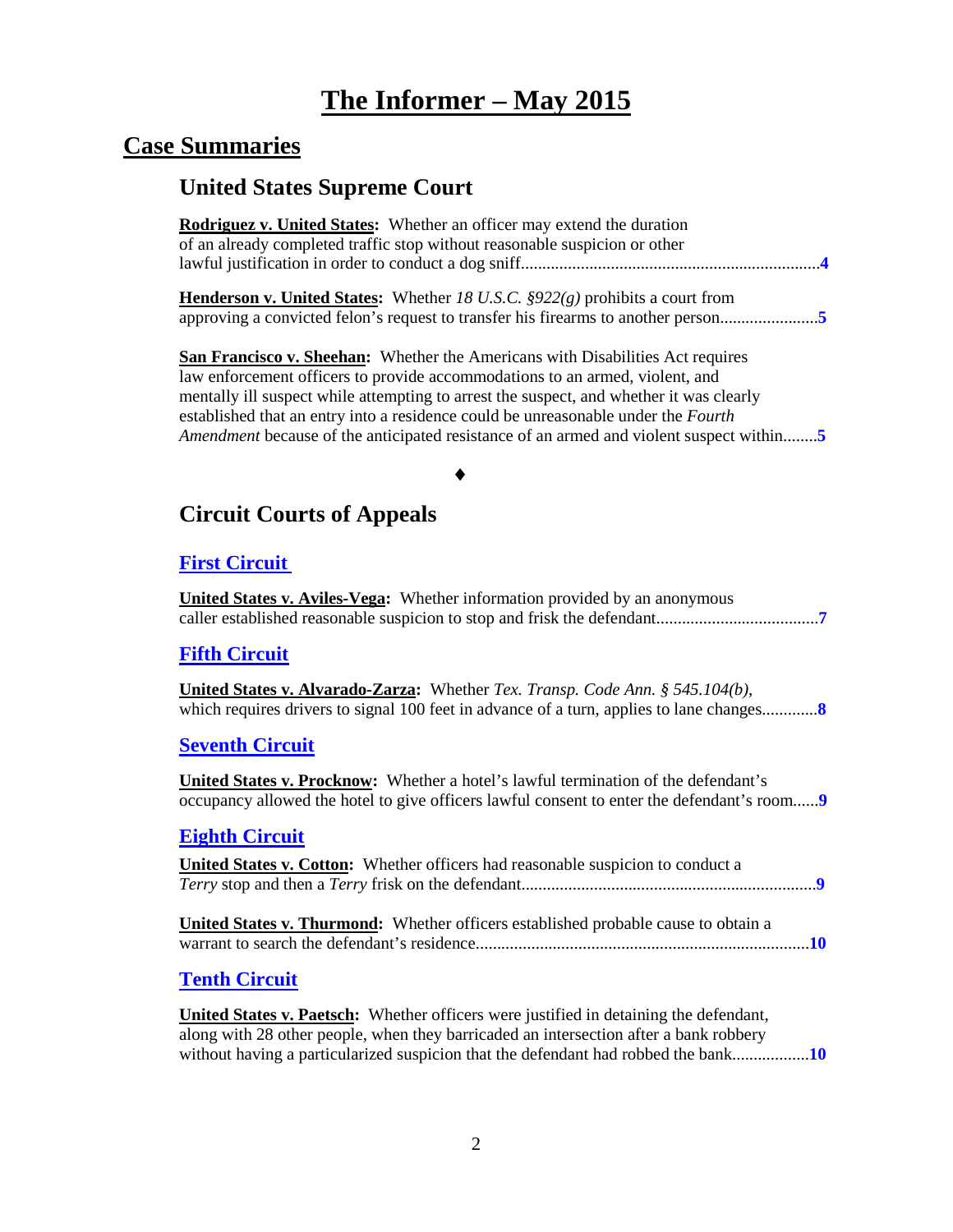### **[Eleventh Circuit](#page-10-0)**

| Mobley v. Palm Beach County Sheriff Department: Whether officers were                                                                                                                                                                                                   |  |
|-------------------------------------------------------------------------------------------------------------------------------------------------------------------------------------------------------------------------------------------------------------------------|--|
| entitled to qualified immunity after the plaintiff alleged the officers used excessive                                                                                                                                                                                  |  |
|                                                                                                                                                                                                                                                                         |  |
| <b>United States v. Davis:</b> Whether the defendant had a reasonable expectation of<br>privacy in cell site location information retained by the cell phone service provider,<br>and whether the government could lawfully obtain this information under a $\S2703(d)$ |  |
|                                                                                                                                                                                                                                                                         |  |
| <b>District of Columbia Circuit</b>                                                                                                                                                                                                                                     |  |

### **United States v. Gross:** Whether the defendant was seized under the *Fourth Amendment* after an officer asked the defendant if he was carrying a gun and if he would show the officer his waistband...................................................................................**[13](#page-12-1)**

### ♦

# **FLETC Informer Webinar Series**

#### **1. Law Enforcement Legal Refresher Training**

2-hour webinar presented by Bruce-Alan Barnard, FLETC Legal Division

This two-hour block of instruction focuses on *Fourth* and *Fifth Amendment* law and is designed to meet the training requirements for state and federal law enforcement officers who have mandated two-hour legal refresher training requirements.

#### **Date and Time: Thursday June 4, 2015: 2:30 p.m. EDT**

**To join this webinar: <https://share.dhs.gov/lgd0312>**

### ♦

### **To participate in a FLETC Informer Webinar:**

- 1. Click on the appropriate link above to access the Homeland Security Information Network (HSIN).
- 2. If you have a HSIN account, enter with your login and password information.
- 3. If you do not have a HSIN account click on the button next to "Enter as a Guest."
- 4. Enter your name and click the "Enter" button.
- 5. You will now be in the meeting room and will be able to participate in the webinar.
- 6. Even though meeting rooms may be accessed before a webinar, there may be times when a meeting room is closed while an instructor is setting up the room.
- 7. Meeting rooms will be open and fully accessible at least one-hour before a scheduled webinar.
- 8. Training certificates will be provided at the conclusion of each webinar.

#### **\*\*\*\*\*\*\*\*\*\*\*\*\*\*\*\*\*\*\*\*\*\*\*\*\*\*\*\*\*\*\*\*\*\*\*\*\*\*\*\*\*\*\*\*\*\*\*\*\*\*\*\*\*\*\*\*\*\*\*\*\*\*\*\*\*\*\*\*\*\*\*\*\*\*\***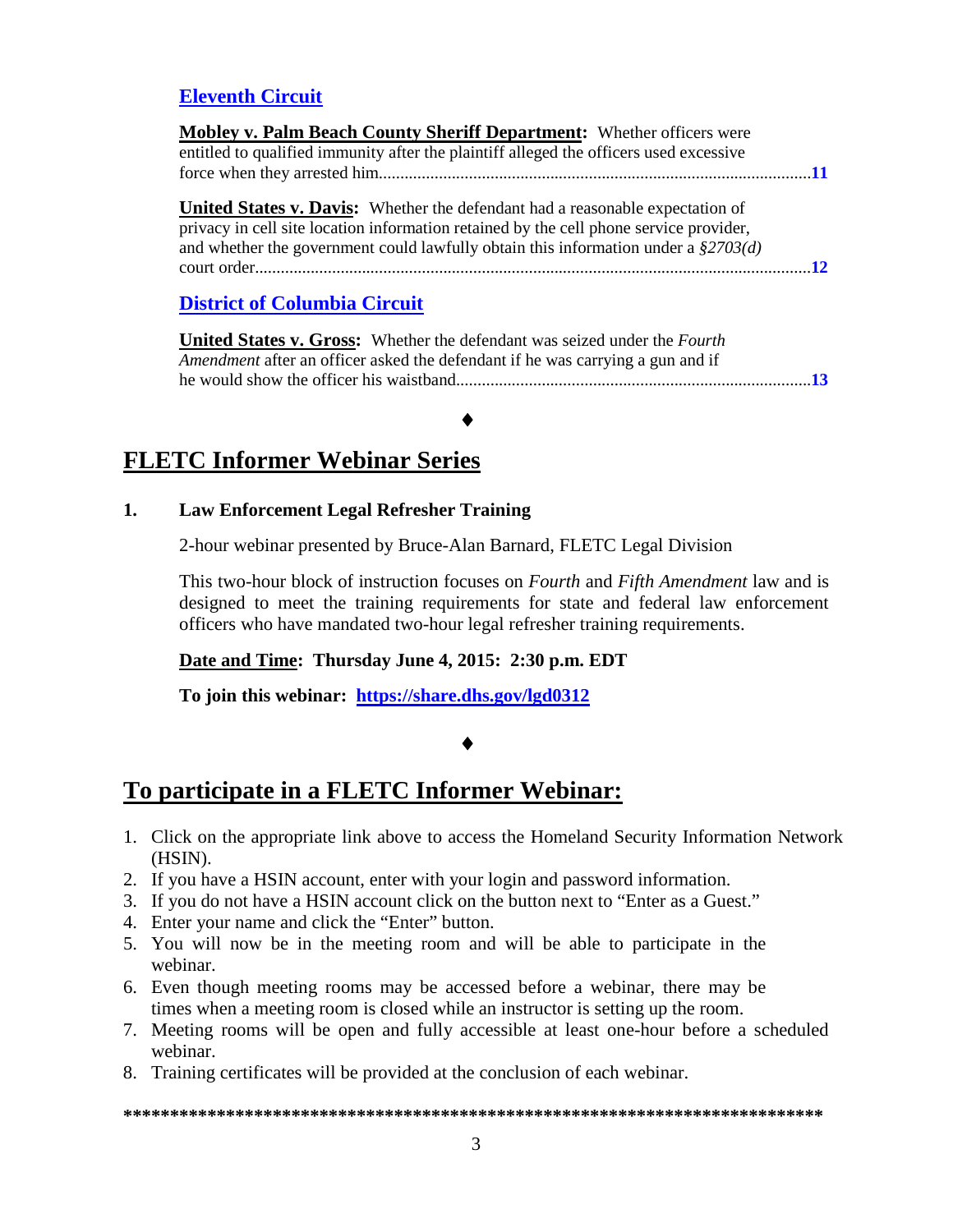# CASE SUMMARIES

# United States Supreme Court

### <span id="page-3-1"></span><span id="page-3-0"></span>**Rodriguez v. United States, 2015 U.S. LEXIS 2807 (U.S. Apr. 21, 2015)**

A police officer stopped Rodriguez for a traffic violation. After completing all of the tasks related to the stop, to include checking Rodriguez's driver's license and issuing a warning ticket, the officer asked Rodriguez for permission to walk his drug-sniffing dog around Rodriguez's car. After Rodriguez refused, the officer directed Rodriguez to get out of the car until a back-up officer arrived. After the back-up officer arrived, the officer walked his dog around Rodriguez's car and the dog alerted to the presence of drugs. The officer searched the car, found a large bag of methamphetamine and arrested Rodriguez. Approximately seven or eight minutes elapsed from the time the officer issued the warning ticket until the dog alerted on Rodriguez's car.

Rodriguez moved to suppress the evidence seized from his car. Rodriguez argued that after issuing the ticket, the officer violated the *Fourth Amendment* by extending the duration of the traffic stop without reasonable suspicion in order to conduct the dog sniff.

The district court denied Rodriguez's motion. The court held that dog sniffs that occur shortly after the completion of a traffic stop are lawful if they constitute only a *de minimis* intrusion on a person's liberty. Here, the court found the seven to eight minutes added to the duration of the stop constituted a *de minimis* intrusion on Rodriguez's personal liberty; therefore, it was reasonable for the officer to extend the duration of the stop after issuing Rodriguez a ticket.

The Eighth Circuit Court of Appeals affirmed the district court. Because the court held the delay in this case constituted an acceptable *de minimis* intrusion on Rodriguez's personal liberty, the court declined to address whether the officer established independent reasonable suspicion to extend the duration of the stop after issuing Rodriguez the ticket.

The issue before the Supreme Court was whether an officer may extend an already completed traffic stop for a dog sniff without reasonable suspicion or other lawful justification. In a 6-3 decision, the court held that "a police stop exceeding the time needed to handle the matter for which the stop was made" constitutes an unreasonable seizure under the *Fourth Amendment*. When conducting a traffic stop, officers may check the driver's license, determine whether there are outstanding warrants against the driver and inspect the automobile's registration and proof of insurance. The court noted that all of these tasks are related to the objective of the stop, which is enforcement of the traffic code and ensuring that vehicles on the road are operated safely and responsibly. On the other hand, a dog sniff aimed at detecting evidence of a crime is not a routine measure ordinarily incident to a traffic stop. Consequently, the court noted the critical question is not whether the dog sniff occurs before or after the officer issues the ticket, but whether conducting the dog sniff extends the duration of the stop. If the dog sniff extends the duration of the stop, it is a violation of the *Fourth Amendment* unless the officer has reasonable suspicion of criminal activity. As the Eighth Circuit Court of Appeals never determined whether the officer had reasonable suspicion of criminal activity to justify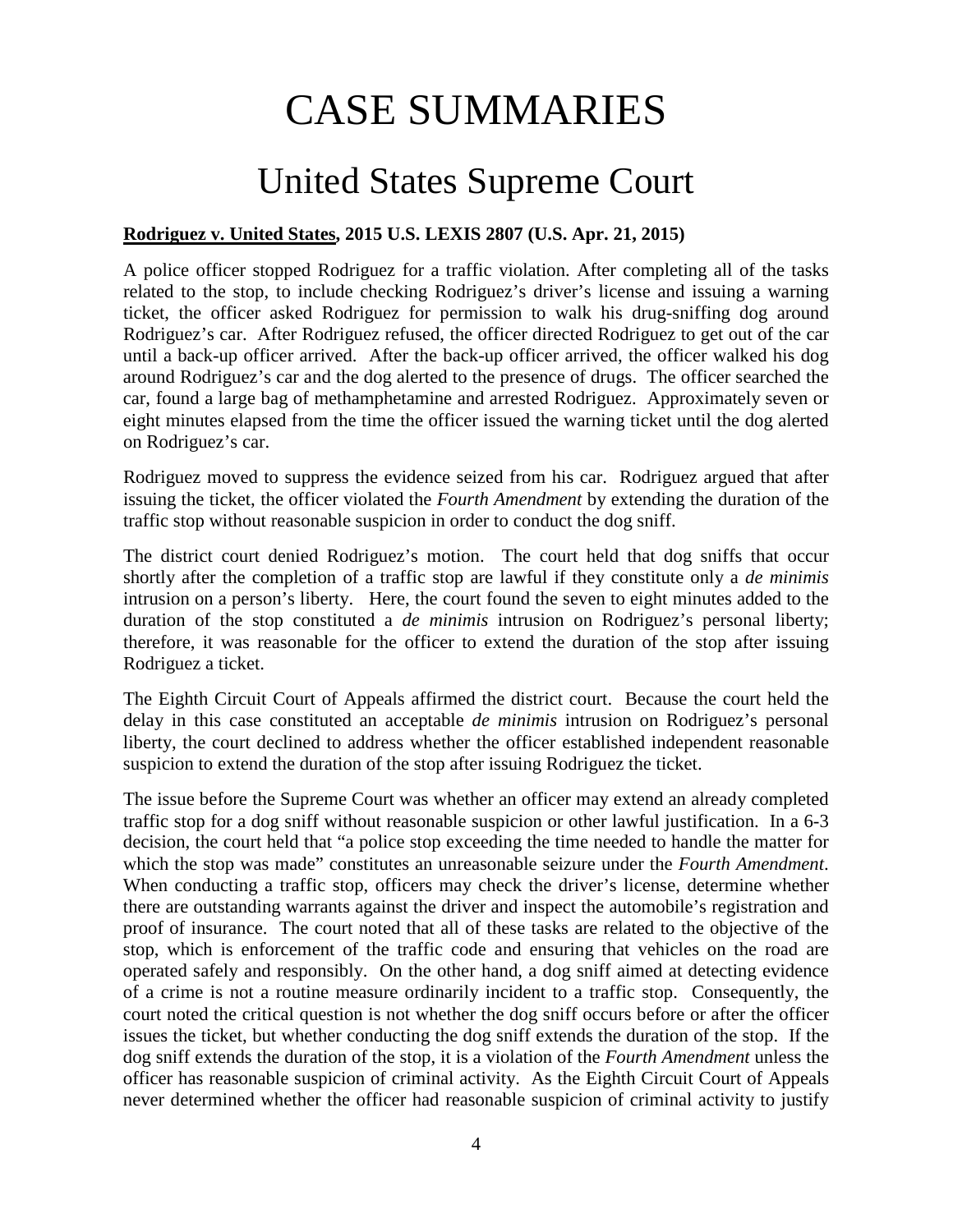the seizure of Rodriguez beyond the time needed to issue the ticket, the Supreme Court remanded the case to the Eighth Circuit to decide this issue.

Click **[HERE](https://supreme.justia.com/cases/federal/us/575/13-9972/case.pdf)** for the court's opinion.

\*\*\*\*\*

### <span id="page-4-0"></span>**Henderson v. United States, 2015 U.S. LEXIS 3199 (U.S. May 18, 2015)**

Henderson, a former United States Border Patrol Agent, was charged with distribution of marijuana, a federal felony. As a condition of his bond, Henderson voluntarily surrendered nineteen firearms to the Federal Bureau of Investigation (FBI). Henderson pled guilty to the drug charge and became a convicted felon in 2007. In 2008, the FBI refused to return the firearms after Henderson proposed to transfer them to a potential buyer. Henderson then filed a motion under *Rule 41(g)* of the *Federal Rules of Criminal Procedure* requesting that he be allowed to transfer ownership of the firearms to the potential buyer, or alternatively, to his wife.

The Eleventh Circuit Court of Appeals, in an unpublished opinion, denied Henderson's motion. The court held it would be in violation of *18 U.S.C. § 922(g)* if the court delivered actual or constructive possession of firearms to a convicted felon. The court noted Henderson acknowledged in his plea agreement that as a felon he would not be allowed to possess firearms. In addition, the court stated a defendant who has been convicted of a felony drug offense has "unclean hands" to demand the equitable return of his firearms.

The issue before the Supreme Court was whether *18 U.S.C. § 922(g)* prohibits a court from approving a convicted felon's request to transfer his firearms to another person.

The court reversed the Eleventh Circuit and held that a court ordered transfer of a felon's lawfully owned firearms from government custody to a third party is not prohibited by *18 U.S.C.* §  $922(g)$  if the court is satisfied that the recipient will not give the felon control over the firearms. For example, the court noted that a court could order the guns be turned over to a firearms dealer for subsequent sale on the open market. Another option would be for the court to grant a felon's request to transfer his firearms to a third party who would maintain custody of them. Under either option, a court must first be satisfied that the recipient of the firearms will not allow the felon to either use the firearms or direct their use.

Click **[HERE](https://supreme.justia.com/cases/federal/us/575/13-1487/case.pdf)** for the court's opinion.

\*\*\*\*\*

### <span id="page-4-1"></span>**San Francisco v. Sheehan, 2015 U.S. LEXIS 3200 (U.S. May 18, 2015)**

Sheehan, a woman who suffered from mental illness, lived in a group home that accommodated such persons. Sheehan's social worker became concerned about her deteriorating condition because Sheehan was not taking her medications. When the social worker entered Sheehan's room, Sheehan told the social worker to get out. In addition, Sheehan told the social worker she had a knife and threatened to kill him. The social worker left Sheehan's room, cleared the building of other residents and called the police to help him transport Sheehan to a mental health facility for an involuntary commitment for evaluation and treatment.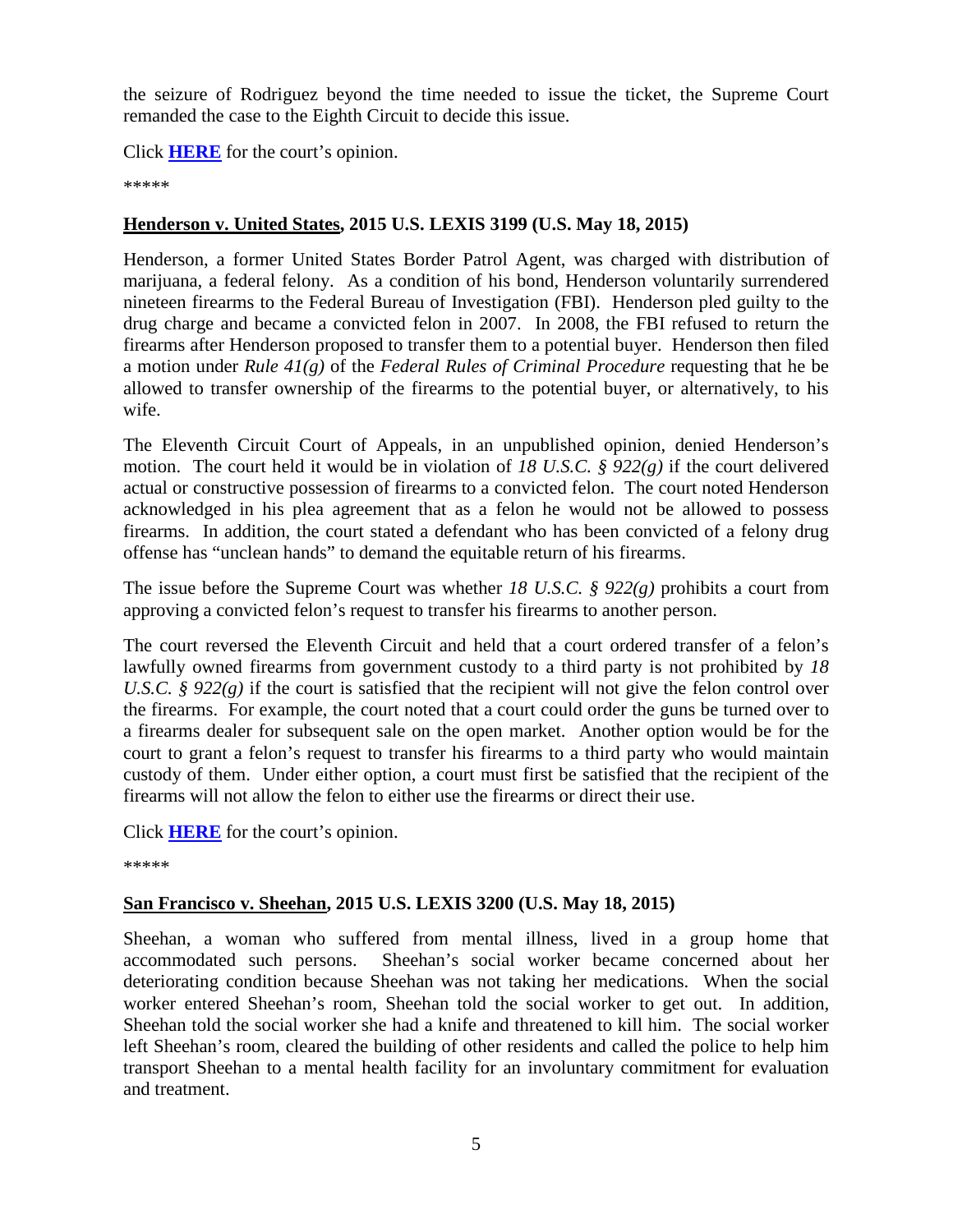When Officers Reynolds and Holder arrived, the social worker told them he had cleared the building of other residents. The social worker also told the officers the only way for Sheehan to leave her room was by using the main door, as the window in Sheehan's room could not be used as a means of escape without a ladder. The officers then entered Sheehan's room without a warrant to confirm the social worker's assessment, and to take Sheehan into custody. When Sheehan saw the officers, she grabbed a knife and threatened to kill them, stating she did not wish to be taken to a mental health facility. The officers went back into the hallway and closed the door to Sheehan's room. The officers called for back-up, but before other officers arrived, Reynolds and Holder drew their firearms and forced their way back into Sheehan's room. After Sheehan threatened the officers with a knife, the officers shot Sheehan five or six times. Sheehan survived and sued the city and the officers, claiming the officers violated her *Fourth Amendment* rights by entering her room without a warrant and using excessive force.

The Ninth Circuit Court of Appeals held the officers first warrantless entry into Sheehan's room was justified under the emergency aid exception to the *Fourth Amendment's* warrant requirement. The court concluded that when the officers first entered Sheehan's room, they had an objectively reasonable basis to believe Sheehan was in need of emergency medical assistance based on the information provided by the social worker.

However, the court found that even though the officers might have been justified in entering Sheehan's room the second time, there were unresolved factual issues that had to be determined by a jury and not the court. For example, Sheehan produced evidence suggesting the officers deviated from training they received from their department on how to deal with mentally ill subjects. Consequently, because a reasonable jury could find that the officers acted unreasonably by forcing their way into Sheehan's room and provoking a near fatal confrontation, the court concluded the officers were not entitled to qualified immunity.

Concerning the officers' use of deadly force, the court held at the moment of the shooting, the officers' use of deadly force was reasonable because Sheehan posed an immediate threat of danger to the officers' safety. However, the court determined that under Ninth Circuit case law, police officers may be liable for an otherwise lawful use of deadly force when they intentionally or recklessly provoke a violent confrontation by actions that rise to the level of a separate *Fourth Amendment* violation. In this case, the court found that Sheehan presented evidence from which a reasonable jury could find the officers acted recklessly by failing to take her mental illness into account and in forcing a deadly confrontation rather than attempting to de-escalate the situation.

The City of San Francisco and the officers appealed, and the United States Supreme Court agreed to hear arguments on the two questions presented below.

- 1. Whether Title II of the Americans with Disabilities Act (ADA) requires law enforcement officers to provide accommodations to an armed, violent, and mentally ill suspect in the course of bringing the suspect into custody.
- 2. Whether it was clearly established that even where an exception to the warrant requirement applied, an entry into a residence could be unreasonable under the *Fourth Amendment* by reason of the anticipated resistance of an armed and violent suspect within.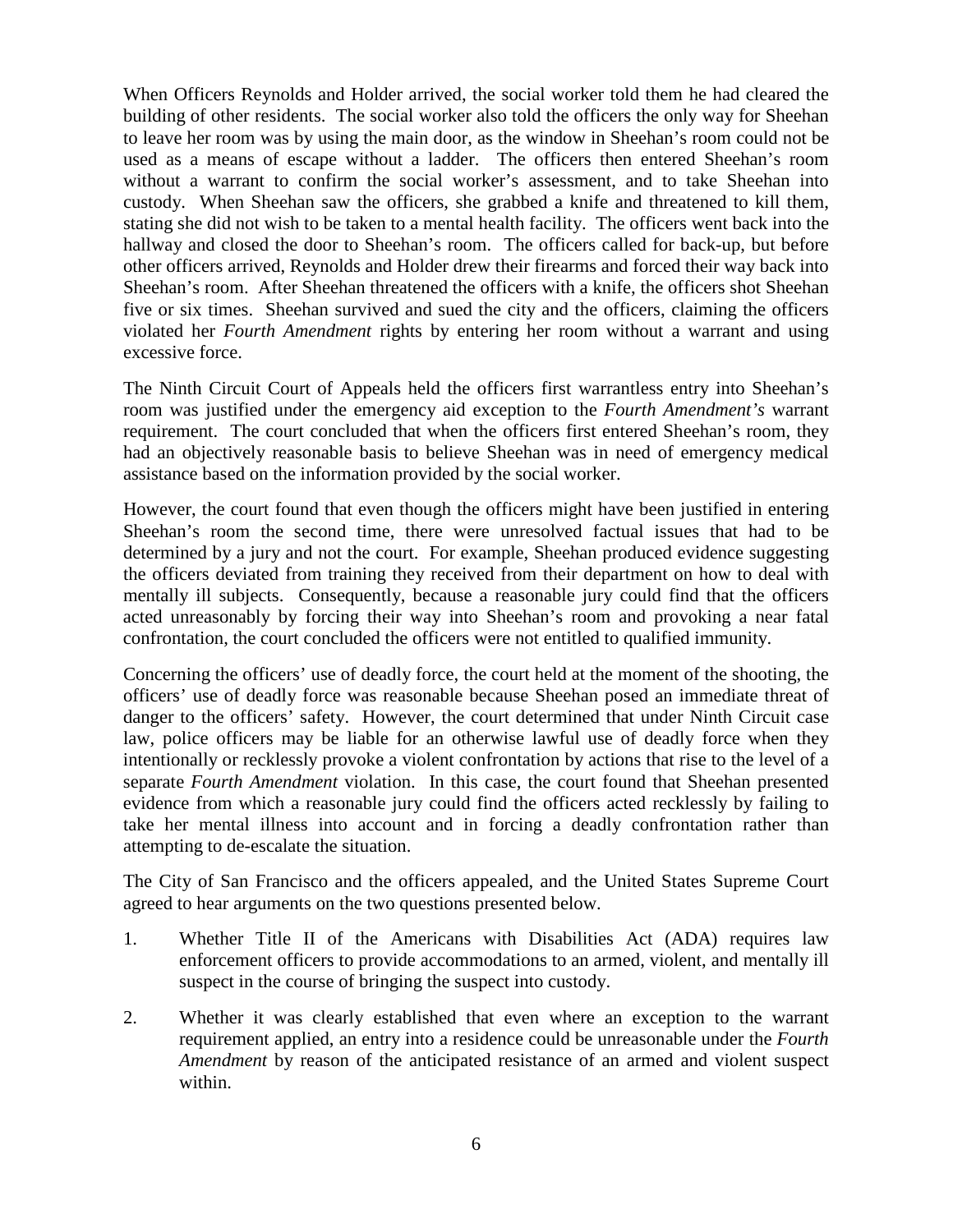First, the Supreme Court dismissed the first question presented by the city because at oral argument, the city did not argue the issue presented in the question. Instead of arguing that the ADA did not apply to enforcement actions by law enforcement officers, the city conceded that the ADA might apply to arrests. The city then argued that in this case, the officers were not required to provide Sheehan an accommodation under the ADA because of the threat she posed to the officers. Because the United States Supreme Court does not usually decide questions of law that were not presented to and ruled upon by a lower court, it decided to dismiss the first question presented by the city.

Concerning the second question presented by the officers, the court reversed the Ninth Circuit, holding the officers were entitled to qualified immunity. First, the court held the case law relied upon by the Ninth Circuit in denying the officers qualified immunity did not clearly establish that it was unreasonable for the officers to forcibly enter the home of an armed, mentally ill suspect who had been acting irrationally and threatening others when there was no objective need for immediate entry. Second, even if the officers acted contrary to the training they received on how to deal with mentally ill subjects, the court held at the time of the incident is was not clearly established that the *Fourth Amendment* required the officers to accommodate Sheehan's mental illness before attempting to arrest her.

Click **[HERE](https://supreme.justia.com/cases/federal/us/575/13-1412/case.pdf)** for the court's opinion.

\*\*\*\*\*

# Circuit Courts of Appeal

# <span id="page-6-0"></span>**First Circuit**

### <span id="page-6-1"></span>**United States v. Aviles-Vega, 2015 U.S. App. LEXIS 5971 (1st Cir. P.R. Apr. 13, 2015)**

An anonymous caller reported that he had witnessed the front-seat passenger in the car travelling in front of him, pass a firearm to a rear-seat passenger. The caller described the car, provided a partial license plate number as well as the location of the incident and the car's direction of travel. Within thirty minutes, officers located a car matching the description of the car provided by the caller. The officers ordered the four occupants, including Vega, out of the car. An officer frisked Vega and seized a loaded handgun from him. The government charged Vega with being a felon in possession of a firearm.

Vega argued the firearm should have been suppressed because the information provided by the anonymous caller was not sufficiently reliable to provide the officers with reasonable suspicion to stop and then frisk him.

The court disagreed. First, the court recognized that Puerto Rico is a concealed-carry jurisdiction; therefore, a person must carry a firearm in a concealed manner even if he possesses a license to carry the firearm. Consequently, the court concluded if the information provided by the caller was correct, the officers had reasonable suspicion to believe the occupants in Vega's car had violated the conceal-carry law. Second, the court held the information provided by the anonymous caller was sufficiently reliable to establish reasonable suspicion for the officers to stop Vega and frisk him. Here, the caller reported that he had just witnessed the passing of a firearm in Vega's car and provided a detailed description and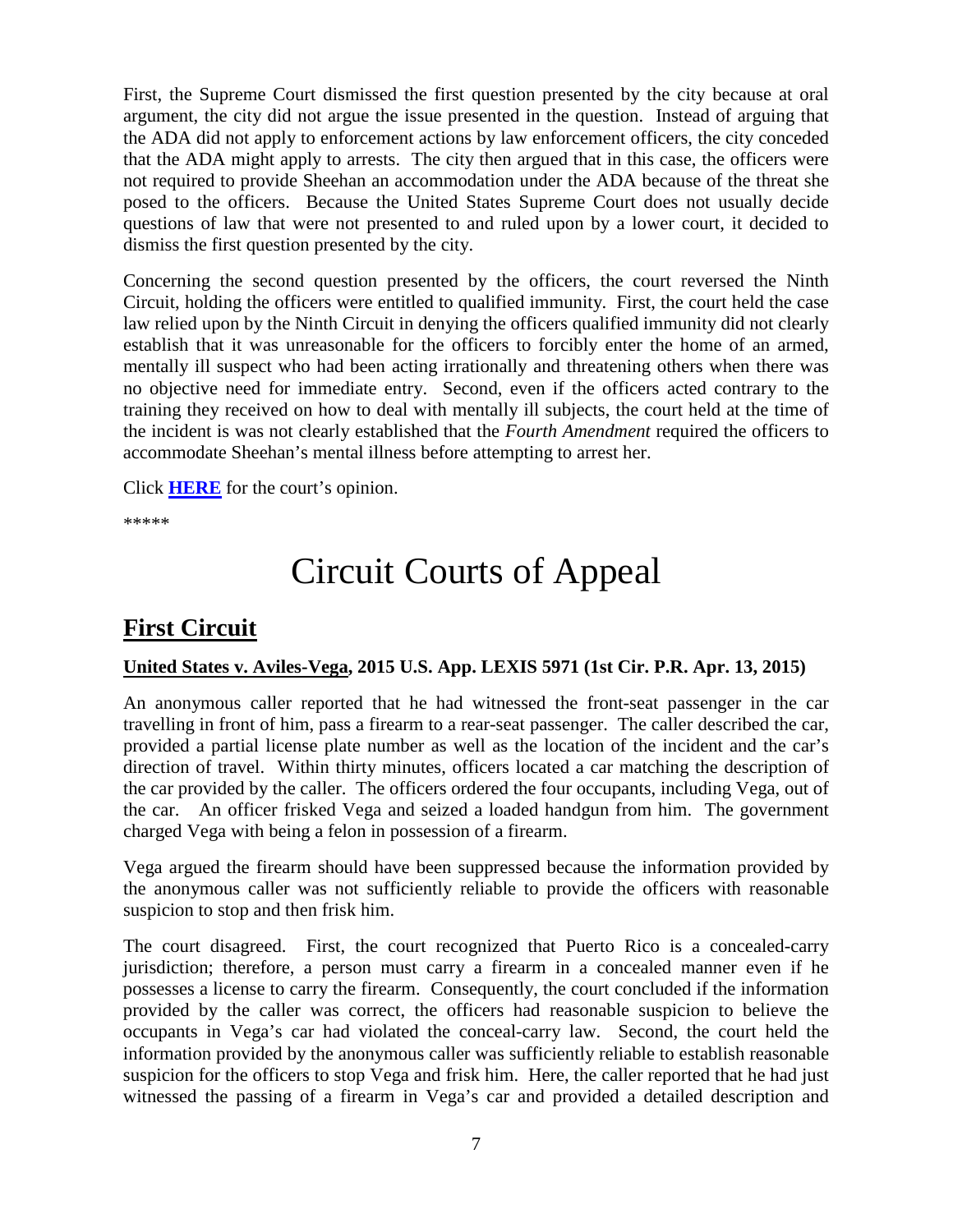location of the car. The court found that the caller's tip suggested he was a concerned citizen reporting his direct observation of a crime and not a person making a false report.

Click **[HERE](http://cases.justia.com/federal/appellate-courts/ca1/13-2362/13-2362-2015-04-13.pdf?ts=1428955206)** for the court's opinion.

\*\*\*\*\*

# <span id="page-7-0"></span>**Fifth Circuit**

### <span id="page-7-1"></span>**United States v. Alvarado-Zarza, 2015 U.S. App. LEXIS 5499 (5th Cir. Tex. Apr. 6, 2015)**

An officer stopped Zarza for violating *Tex. Transp. Code Ann. § 545.104(b)* which requires drivers to signal 100 feet in advance of a turn. During the stop, the officer obtained consent to search and found cocaine in Zarza's car. The government charged Zarza with possession with intent to distribute cocaine.

Zarza moved to suppress the evidence of the cocaine. At the suppression hearing, the officer testified that he believed Zarza violated *§ 545.104(b)* by failing to signal 100 feet before making a lane change, and not when Zarza actually turned. Zarza claimed the stop was unlawful because *§ 545.104(b)* only applies to turns, not lane changes.

The court agreed with Zarza. First, the court found *§ 545.104(b)* is unambiguous, as its 100 foot requirement only applies to turns, not lane changes. Second, in other sections of the statute, there is a distinction made between turns and lane changes. Third, the Texas Driver's Handbook defines the distinction between turns and lane changes. Consequently, the court concluded that *§ 545.104(b)* by its plain terms, does not apply to lane changes.

Next, the court noted that seven months before Zarza's stop, the Texas Court of Criminal Appeals, in *Mahaffey v. State*, drew a clear distinction between turns and other movements, including lane changes. Because applicable case law pre-dated Zarza's stop and because *§ 545.104(b)* gave no support to the officer's interpretation of the 100-foot requirement, the court concluded the officer's mistake of the law was objectively unreasonable.

The court further held is was not objectively reasonable for the officer to believe Zarza failed to signal 100 feet before actually turning when credible expert witness testimony concluded Zarza signaled 300 feet before turning. The officer conceded that he acted quickly and could not "really be measuring" the exact signaling distance. In addition, the officer's estimations of distance related to the point where Zarza changed lanes and not the point where he turned. As a result, the court held the officer did not have reasonable suspicion to believe Zarza violated *§ 545.104(b)*; therefore, the evidence seized during the stop should have been suppressed.

Click **[HERE](http://cases.justia.com/federal/appellate-courts/ca5/13-50745/13-50745-2015-04-06.pdf?ts=1428408054)** for the court's opinion.

\*\*\*\*\*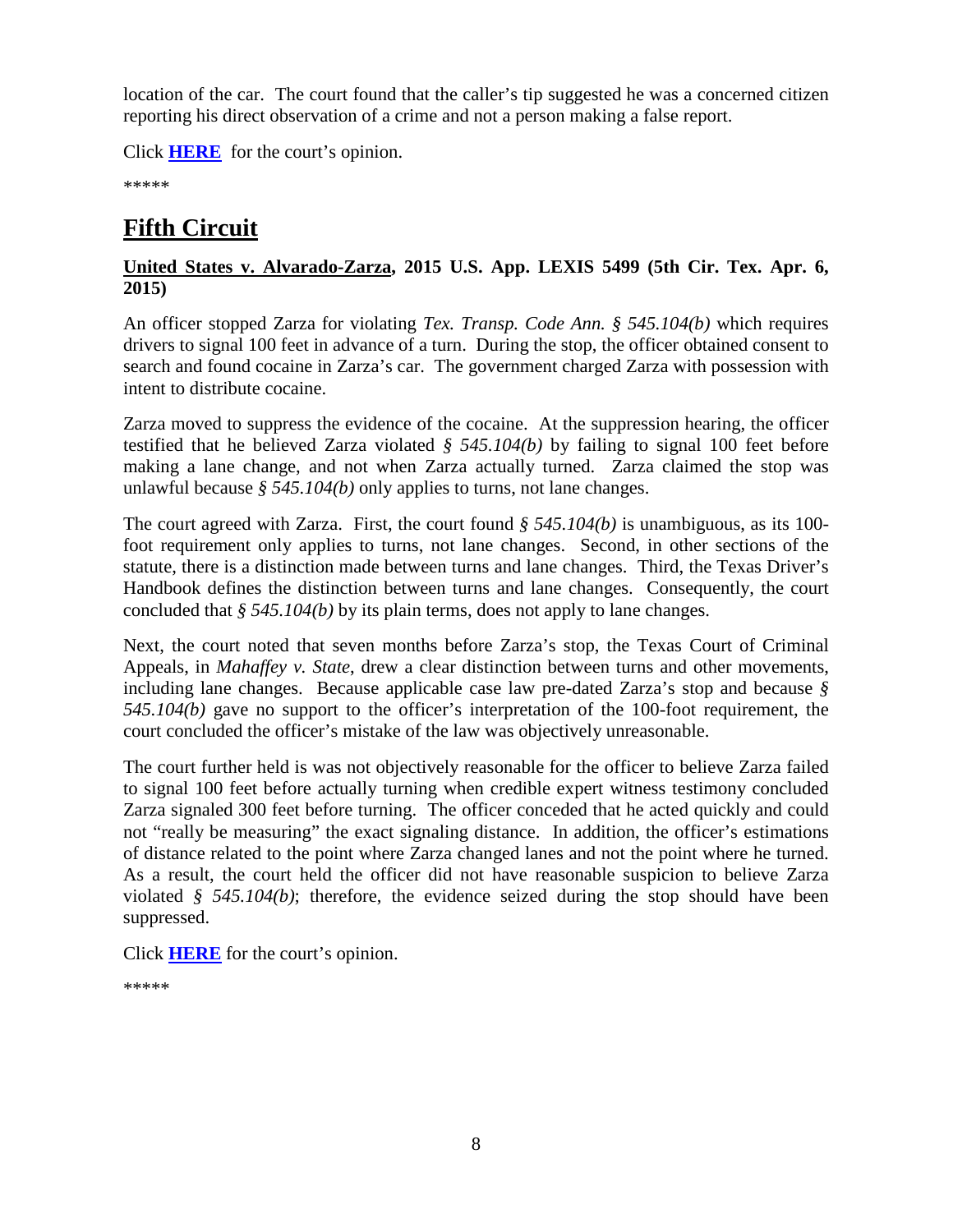# <span id="page-8-0"></span>**Seventh Circuit**

### <span id="page-8-1"></span>**United States v. Procknow, 2015 U.S. App. LEXIS 6942 (7th Cir. Wis. Apr. 27, 2015)**

Officers arrested Procknow and his girlfriend, Van Krevelen, in the lobby of a hotel where the couple had been staying. After their arrests, the hotel manager told officers the couple's hotel stay was being terminated and asked the officers to collect the dog believed to be in their room. The officers entered Procknow's room and secured the couple's dog. While in the room, officers saw documents, financial forms and other evidence that caused them to believe Procknow was involved in identity theft. The officers secured the room, obtained a search warrant and seized evidence related to identity theft. At trial, Procknow moved to suppress all the evidence, arguing the officers' initial warrantless entry into his hotel room violated the *Fourth Amendment*.

The court disagreed. The court ruled the hotel's termination of Procknow's occupancy was justified under Minnesota law. Once the hotel terminated Procknow's occupancy, the court held Procknow lost any reasonable expectation of privacy he might have had in the hotel room. After this occurred, the authority to consent to the officers' entry into the room reverted to the hotel. As a result, the court held the officers' entry into the hotel room did not violate the *Fourth Amendment* and the evidence seized was admissible against Procknow.

Click **[HERE](http://cases.justia.com/federal/appellate-courts/ca7/14-1398/14-1398-2015-04-27.pdf?ts=1430170258)** for the court's opinion.

\*\*\*\*\*

### <span id="page-8-2"></span>**Eighth Circuit**

### <span id="page-8-3"></span>**United States v. Cotton, 2015 U.S. App. LEXIS 5459 (8th Cir. Minn. Apr. 6, 2015)**

Officers were on patrol at an apartment complex when they saw a person throw a set of keys off a third floor balcony to two men who were standing on the ground below. The officers knew the property manager had instructed residents of the complex not to throw their keys off their balconies to people waiting below, as this behavior compromised the security of the building. In addition, one of the officers had patrolled the area for over eight years and described the location around the complex as a violent area plagued with narcotics activity, robberies and shootings. Immediately after the keys hit the ground, the officers told the men they were not allowed to take the keys. One of the men ignored the officers, grabbed the keys and entered an apartment. As the man was entering the apartment, the officers ordered him to stop; however, the man did not comply. During this time, the other man, who had a nervous look on his face, did not move. When the officers approached the man, later identified as Cotton, he reached for his waistband. Believing that Cotton was reaching for a weapon, the officers grabbed Cotton's arms and handcuffed him. The officers frisked Cotton and seized a pistol from his waistband. The government indicted Cotton for being a felon in possession of a firearm.

Cotton moved to suppress the pistol, arguing the officers did not have reasonable suspicion to initially stop him and then to frisk him.

The court disagreed. First, the officers encountered Cotton and another man in an area known for violence. Second, the unidentified man failed to comply with the officers' commands not to pick up the keys, and when the man picked up the keys, he fled. As a result, the court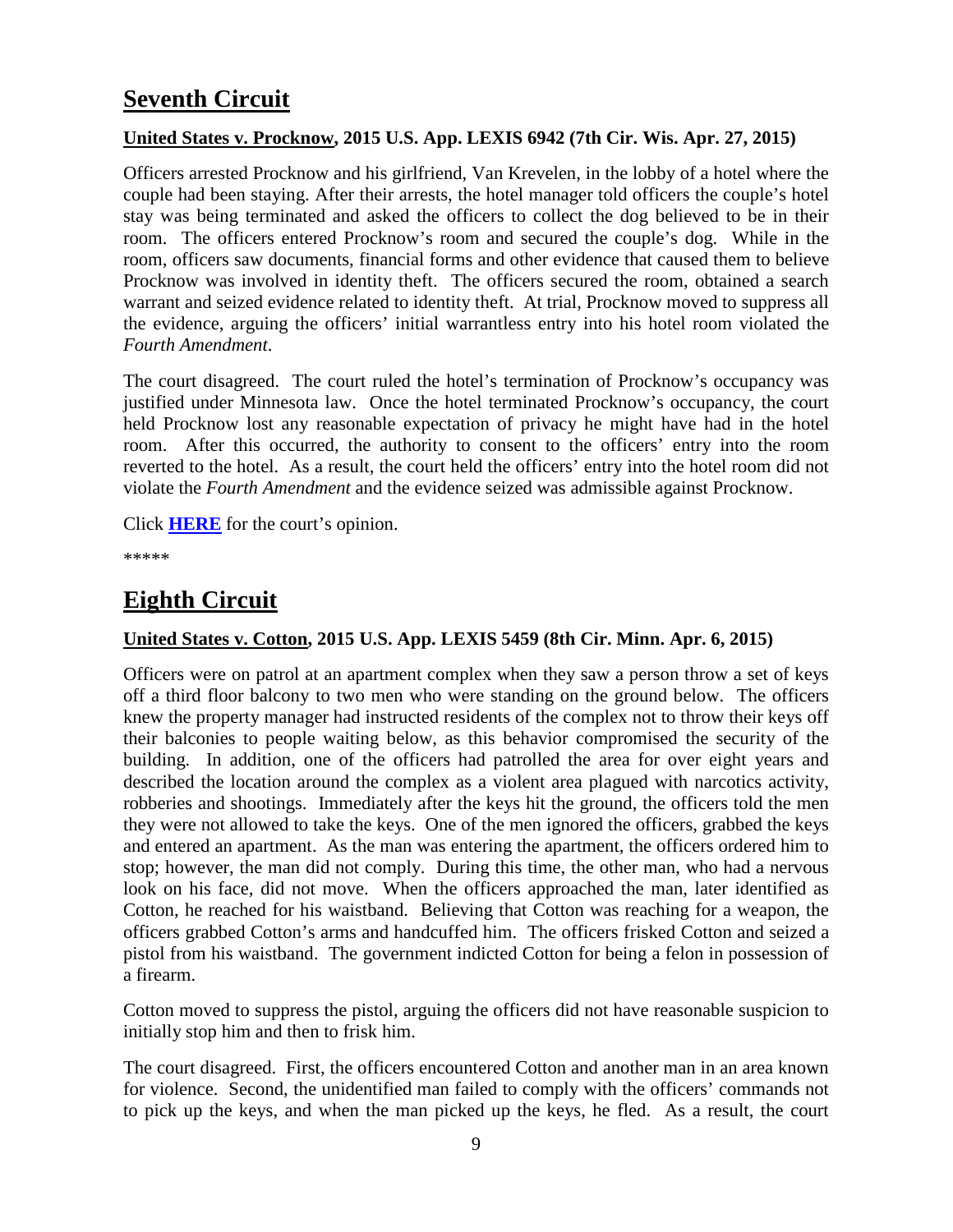concluded Cotton's location in relation to the other man and the keys, combined with the violation of the apartment complex's rules, gave the officers reasonable suspicion to conduct a *Terry* stop of Cotton.

The court further held the officers established reasonable suspicion to believe Cotton was armed and dangerous. The encounter occurred in a known violent area, and as the officers approached Cotton, he reached for his waistband with a nervous look on his face. Consequently, the court held it was reasonable for the officers to detain Cotton to conduct a *Terry* frisk.

Click **[HERE](http://cases.justia.com/federal/appellate-courts/ca8/14-1428/14-1428-2015-04-06.pdf?ts=1428334254)** for the court's opinion.

\*\*\*\*\*

### <span id="page-9-0"></span>**United States v. Thurmond, 2015 U.S. App. LEXIS 5932 (8th Cir. Iowa Apr. 13, 2015)**

An informant told officers that a man and a woman were selling crack cocaine from a specific residence. Officers went to the address and conducted a trash-pull. Inside one of the trash bags, officers found two marijuana "roaches" with green plant material inside that looked and smelled like marijuana, as well as "blunt" material and a piece of mail addressed to Thurmond at that address. A field test of the suspected marijuana tested positive for THC. The next day, officers conducted surveillance on the residence, but did not observe activity consistent with the sale of illegal drugs. The officers also discovered that Thurmond had been arrested one month prior for possession of a controlled substance and that he had a juvenile record, which included possession of a controlled substance. The following day, officers executed a search warrant on the residence and seized a sawed-off shotgun, marijuana and drug paraphernalia. The government indicted Thurmond for possession of an unregistered sawed-off shotgun.

Thurmond argued the weapon should have been suppressed because the officers' discovery of a *de minimis* amount of discarded marijuana in his trash did not establish probable cause to obtain the warrant to search his house.

The court disagreed. Based on the totality of the circumstances, to include Thurmond's history with controlled substances and the contraband obtained from the trash pull, the court held the officers established probable cause to believe contraband would be found in Thurmond's residence. In addition, the court held the two-day delay in seeking the warrant following the trash-pull did not diminish the probable cause. The officers conducted the trash-pull and then reasonably conducted surveillance on the residence the next day, which did not yield any results. The court concluded that obtaining the warrant the following day did nothing to lessen the probable cause determination.

Click **[HERE](http://cases.justia.com/federal/appellate-courts/ca8/14-1944/14-1944-2015-04-13.pdf?ts=1428937283)** for the court's opinion.

\*\*\*\*\*

### <span id="page-9-1"></span>**Tenth Circuit**

### <span id="page-9-2"></span>**United States v. Paetsch, 2015 U.S. App. LEXIS 5624 (10th Cir. Colo. Apr. 8, 2015)**

After an armed bank robbery, officers learned that one of the stacks of stolen money contained a Global Positioning System (GPS) tracking device. Approximately fourteen minutes after the robbery, officers isolated the GPS signal to a general area and barricaded an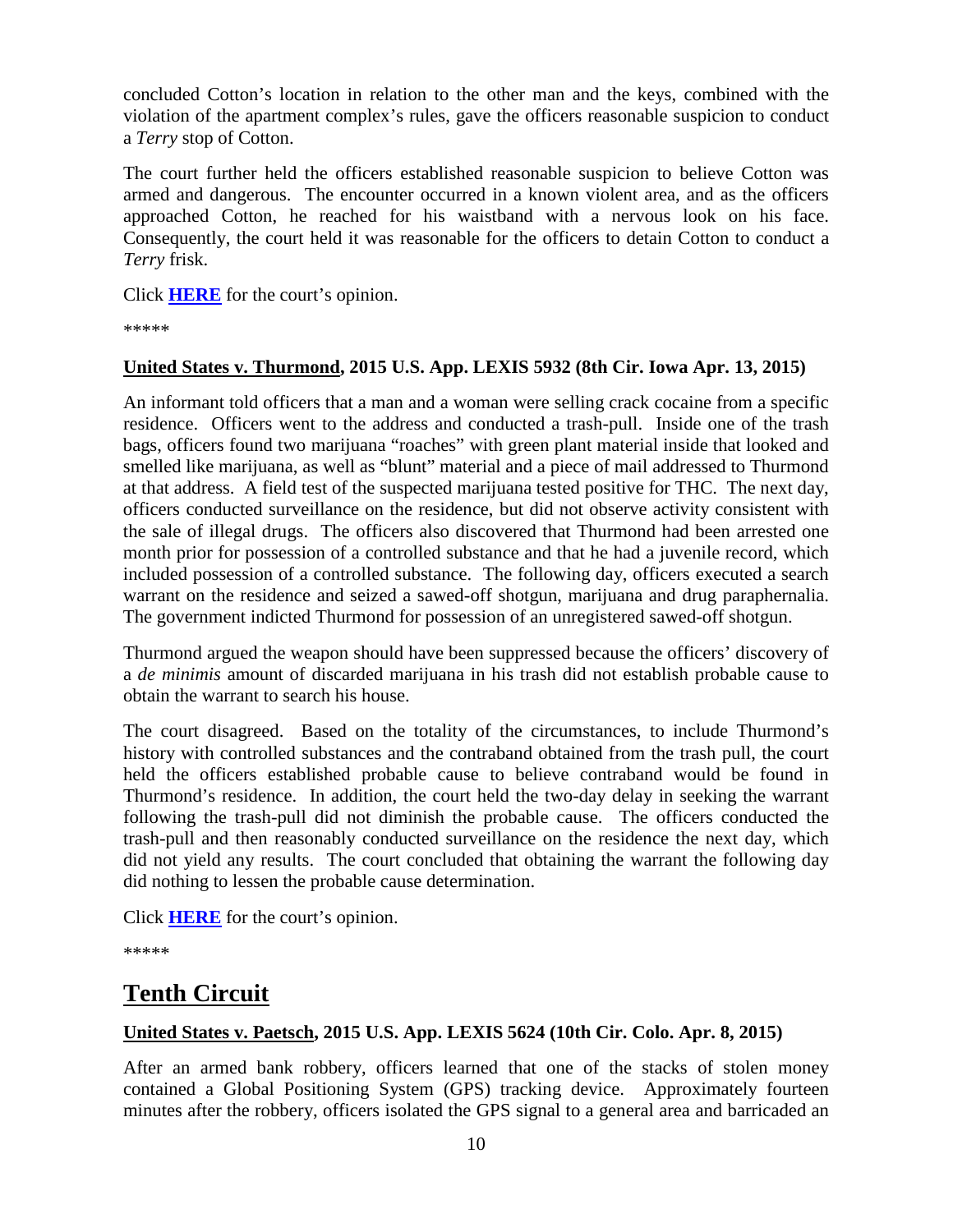intersection, which prevented a group of 20 cars containing 29 people from leaving. Approximately thirty-minutes later, officers ordered Paetsch out of his car and handcuffed him after he kept shifting in his seat and failed to keep his hands outside his car as ordered. After the officers cleared all 20 cars, they began a secondary search by looking through the cars' windows to ensure no one was hiding inside them. Inside Paetsch's car, officers saw a money band and a slip of colored paper that banks use to wrap stacks of money. Approximately one-hour later, the officers isolated the GPS signal to Paetsch's car. The officers arrested Paetsch, searched his car and recovered stolen cash, the GPS tracking device, two handguns and other evidence related to the bank robbery.

Paetsch moved to suppress statements he made to the officers as well as the physical evidence seized from his car. Paetsch argued the police barricade violated the *Fourth Amendment* because the officers lacked individualized suspicion that any particular person stopped at the intersection had committed the bank robbery.

The court disagreed. The court held Paetsch's initial thirty-minute seizure at the barricade did not violate the *Fourth Amendment* because the public interest in apprehending an armed bank robber outweighed the minimal intrusion on Paetsch's liberty. The court further held that when the officers directed Paetsch out of his car and handcuffed him, they had established reasonable suspicion to believe Paetsch was involved in the robbery. As a result, the court concluded Paetsch's additional one-hour detention was reasonable until the officers confirmed the GPS tracking device was located inside Paetsch's car and arrested him.

Click **[HERE](http://cases.justia.com/federal/appellate-courts/ca10/13-1169/13-1169-2015-04-08.pdf?ts=1428508886)** for the court's opinion.

\*\*\*\*\*

# <span id="page-10-0"></span>**Eleventh Circuit**

### <span id="page-10-1"></span>**Mobley v. Palm Beach Cnty. Sheriff Dep't., 2015 U.S. App. LEXIS 6094 (11th Cir. Fla. Apr. 15, 2015)**

Mobley was seated in his parked truck preparing to smoke crack cocaine when a police officer approached and asked Mobley, "What are you doing?" When Mobley started his truck, the officer reached through the open driver's side window and tried to open the door. Mobley backed his truck out of the parking space and dragged the officer approximately twenty-feet across the parking lot before the officer fell clear of the truck. After Mobley fled, the officer radioed a bulletin that included a description of Mobley and his truck, and the fact that Mobley struck him with the truck and had tried to run him over. A short time later, other officers located Mobley and began a vehicle pursuit. During the pursuit, Mobley drove recklessly at high speeds in an attempt to evade the officers. After Mobley struck a tree, he exited his damaged truck and waded into the middle of an adjacent retention pond. Mobley eventually walked out of the pond and the officers shoved him to the ground. While on the ground, officers struck, kicked and tased Mobley repeatedly after Mobley refused the officers' commands to place his hands behind his back to be handcuffed. As a result, Mobley suffered a broken nose, teeth and a broken dental plate.

Mobley sued nine police officers under *42 U.S.C. § 1983* claiming the officers had used excessive force when they arrested him.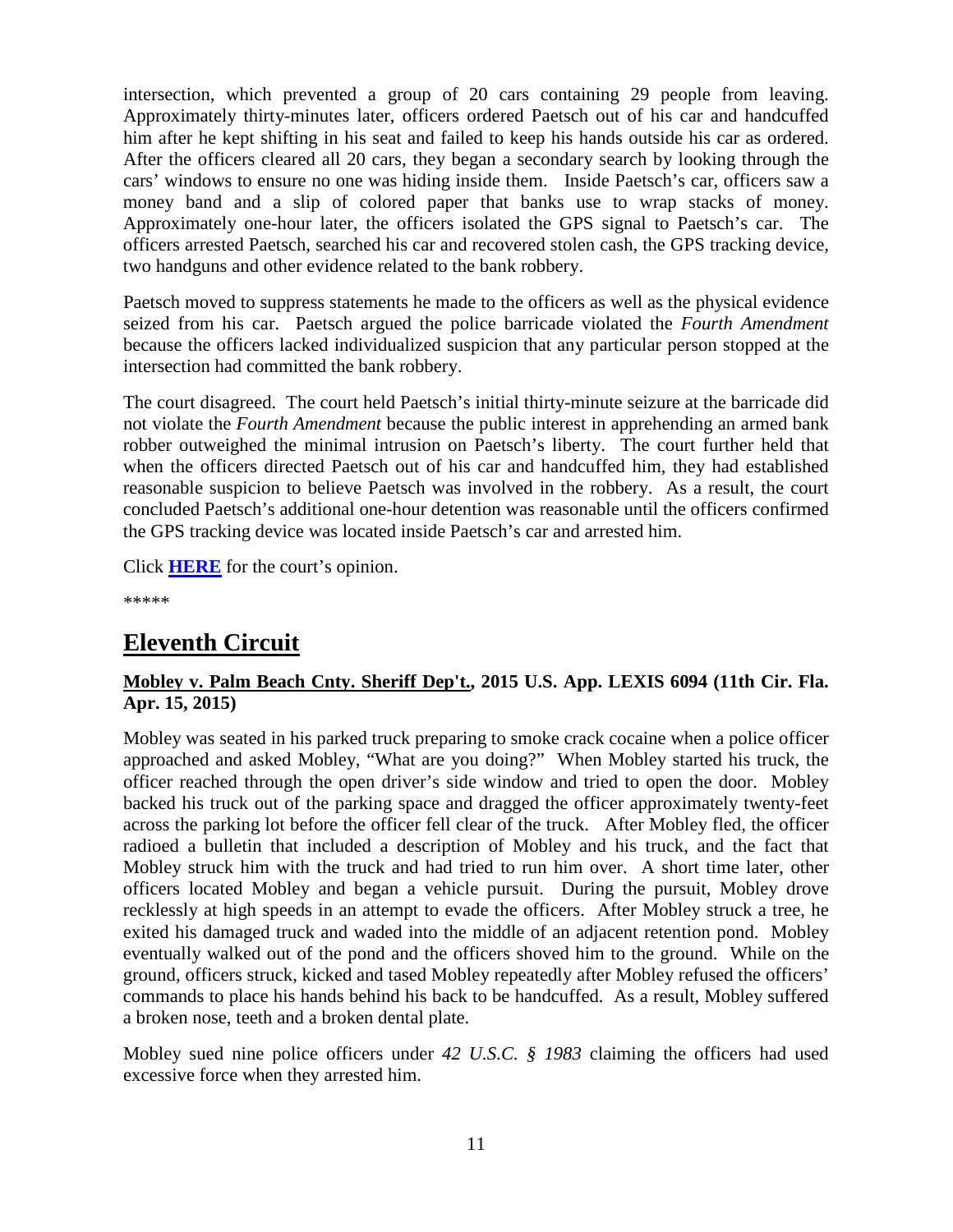The court held the officers were entitled to qualified immunity. First, the officers who participated in Mobley's arrest knew that Mobley was a fleeing suspect who had had struck an officer with his truck and then led officers on a reckless, high-speed chase. Second, the officers saw Mobley wade into the middle of a pond in what they reasonably assumed was a continuing attempt to avoid arrest. Finally, Mobley refused to allow the officers to handcuff him despite the application of escalating force and repeated use of a taser. The court concluded, under those circumstances, striking, kicking and tasing the resisting and presumably dangerous suspect in order to arrest him were reasonable uses of force and did not violate Mobley's constitutional rights.

Click **[HERE](http://cases.justia.com/federal/appellate-courts/ca11/13-11972/13-11972-2015-04-15.pdf?ts=1429113739)** for the court's opinion.

\*\*\*\*\*

#### <span id="page-11-0"></span>**United States v. Davis, 2015 U.S. App. LEXIS 7385 (11th Cir. Fla. May 5, 2015)**

A jury convicted Davis on seven counts of robbery. At trial, the government introduced cell site location information obtained from Davis' cell phone service provider. The cell site location information included a record of Davis' calls and revealed which cell towers carried the calls. The government argued the cell site location information established that Davis placed and received cell phone calls near the locations of the robberies around the same time the robberies were committed. The government obtained Davis' cell site location information after obtaining a court order pursuant to *18 U.S.C. § 2703(d)*. To obtain a court order under *§2703(d)*, the government was not required to establish probable cause.

On appeal, Davis claimed the government violated the *Fourth Amendment*, arguing the government was required to obtain a warrant based on probable cause to obtain his cell site location information. The government argued the cell site location information was not covered by the *Fourth Amendment* and was properly obtained under the *§ 2703(d)* court order.

A three-judge panel with the Eleventh Circuit Court of Appeals held that Davis had a reasonable expectation of privacy in the cell site location information and the government violated the *Fourth Amendment* when it obtained that information without a warrant. However, the court further held the cell site location information did not need to be suppressed because the officers acted in good faith reliance on *§2703(d)* order. Specifically, the court concluded the police officers, prosecutors and judge who issued the order followed the requirements of *18 U.S.C. § 2703* and had no reason to believe it was unconstitutional as written. The government appealed the panel's ruling on the *Fourth Amendment* issue and the Eleventh Circuit Court of Appeals agreed to a rehearing *en banc*, or in front of eleven judges.

The full Eleventh Circuit Court of Appeals reversed the three judge panel, and held that the government did not violate the *Fourth Amendment* by obtaining Davis' cell site location information through the use of a *§2703(d)* court order. The court concluded Davis had no reasonable expectation of privacy in these business records, which were maintained by the cell phone service provider. As a result, the government's obtaining a *§2703 (d)* court order for the production of the cell phone provider's business records at issue did not constitute a search under the *Fourth Amendment*.

Click **[HERE](http://cases.justia.com/federal/appellate-courts/ca11/12-12928/12-12928-2015-05-05.pdf?ts=1430834472)** for the court's opinion.

\*\*\*\*\*